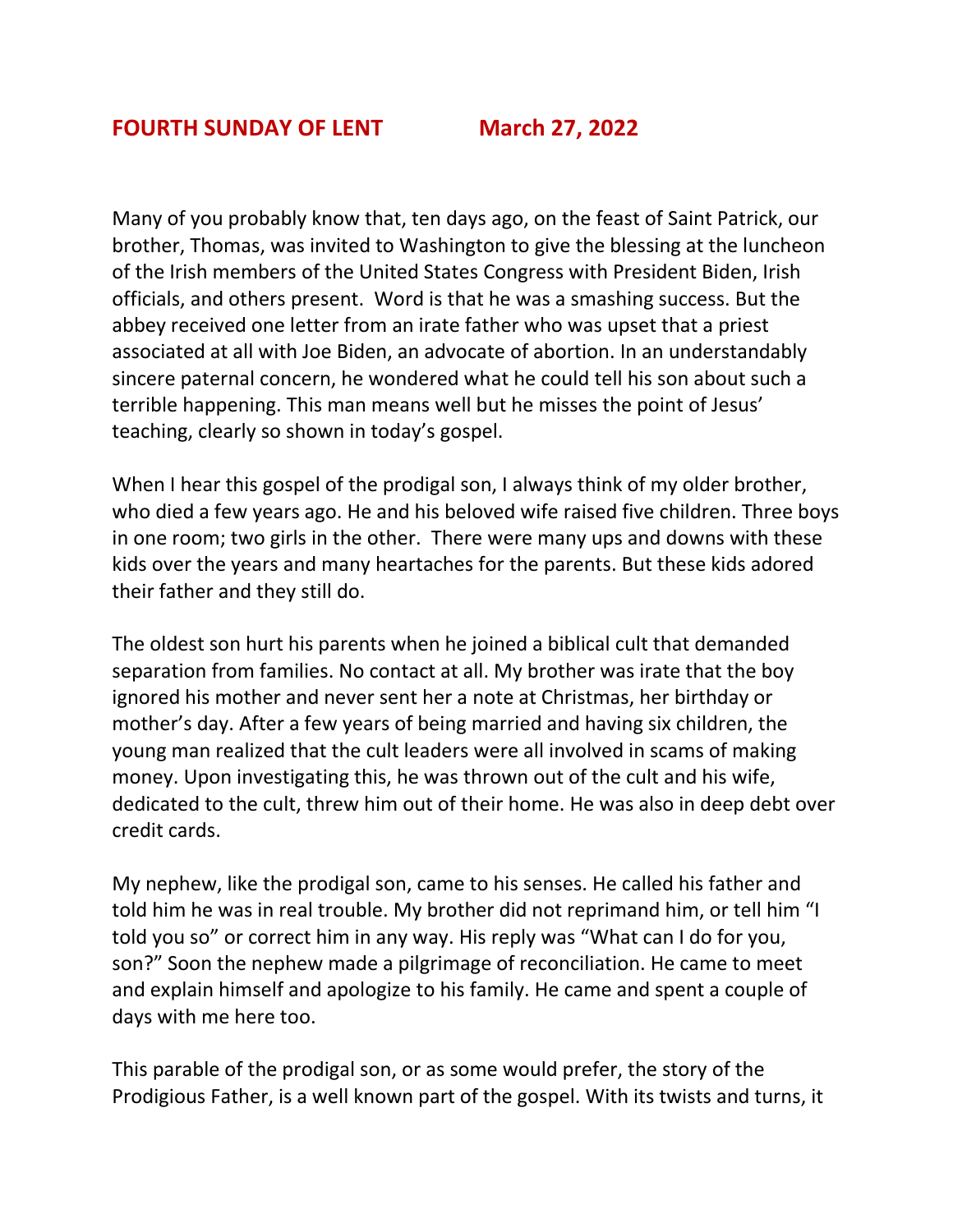is a good story. What we sometimes miss is the reason Jesus tells the story. Some religious authorities complain that Jesus welcomes sinners and eats with them. So to them Jesus addresses this parable. It is a good picture of what Jesus has been trying to say and what his unusual table fellowship is meant to teach. The conversion that Jesus asked of his followers from the very beginning of his ministry is a change of heart and overcoming of divisions. We are all in this story together. We must cease looking upon those different than ourselves as threatening or below us. Elsewhere in scripture we read that God shines his sun on the just and unjust alike; rains upon the good and bad alike.

As we take on the mind of Jesus Christ, we gradually give up our dualistic way of looking upon people. There are no ins and outs; higher and lowers; either or ors. We are all God's children, saints and sinners alike, loved by a merciful God who asks us to love one another.

For a priest to turn away gay people from his parish, or parents to reject their gay children, is not the way of Jesus. To exclude Blacks, Latinos, Asians, immigrants, foreigners, former convicts is not to embrace the way God sees us. And, today, even Christians are divided in how they decide what is right or wrong, good or bad.

The heart of the Synodal process that the Pope is asking of us is to learn to listen to each other, to try to understand the reasons another person may disagree with us, to be respectful and loving with all. We can disagree with each other but must avoid demonizing each other.

In today's second reading from Paul to the Corinthians, the apostle says that our baptism has made us a new creation and given us the ministry of reconciliation. We are to be ambassadors for Christ building bridges and not walls.

We are all one people on this earth, brothers and sisters to everyone. The prime root of sin is isolation that shatters the unity of all of us as one. The church is called to be the sign of this oneness, this unity and must practice the love of the forgiving Father.

We have reached the half-point of Lent. I have to ask myself is there someone, some group, some people with whom I need to be reconciled?